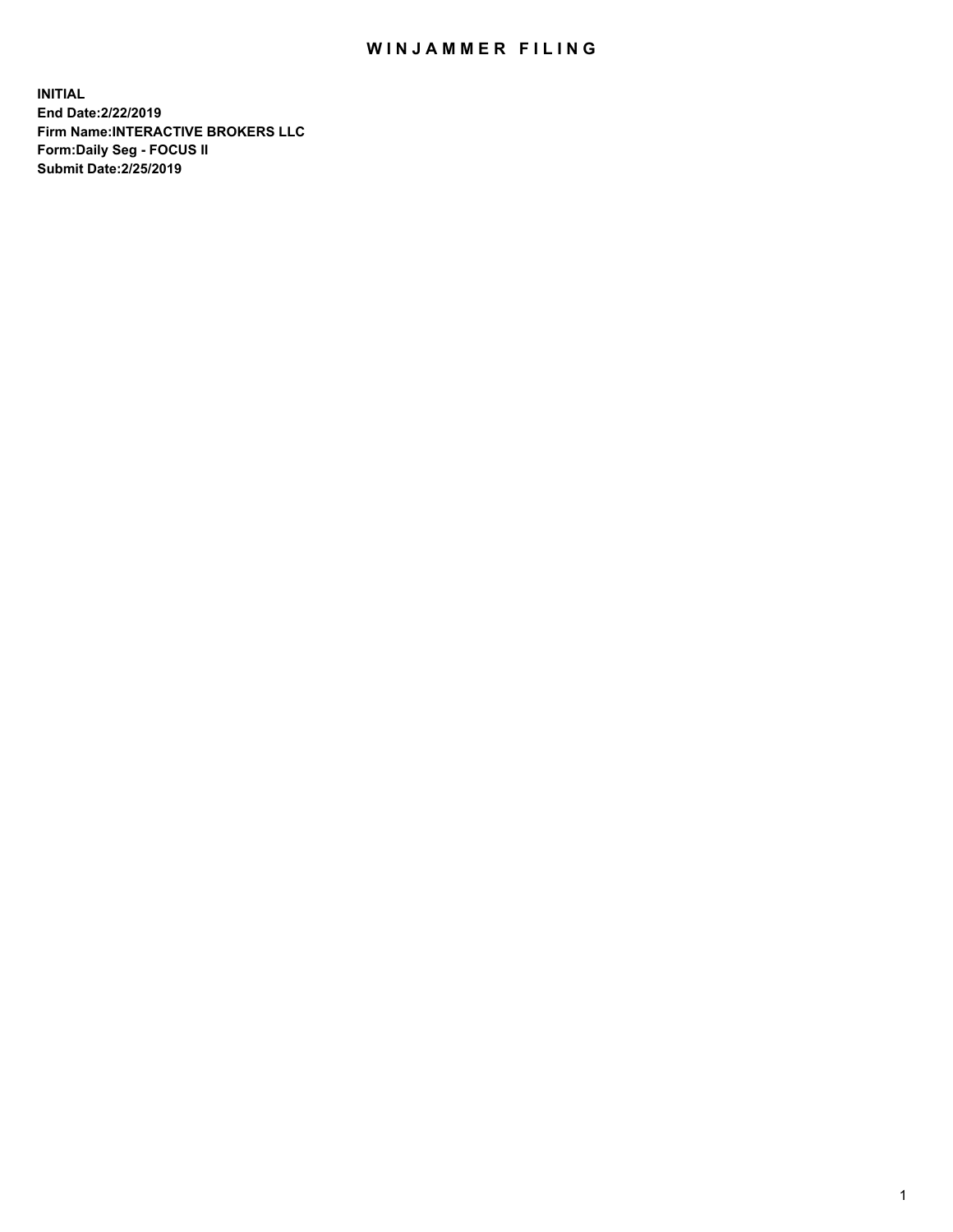**INITIAL End Date:2/22/2019 Firm Name:INTERACTIVE BROKERS LLC Form:Daily Seg - FOCUS II Submit Date:2/25/2019 Daily Segregation - Cover Page**

| Name of Company                                                                                                                                                                                                                                                                                                                | <b>INTERACTIVE BROKERS LLC</b>                                                   |
|--------------------------------------------------------------------------------------------------------------------------------------------------------------------------------------------------------------------------------------------------------------------------------------------------------------------------------|----------------------------------------------------------------------------------|
| <b>Contact Name</b>                                                                                                                                                                                                                                                                                                            | James Menicucci                                                                  |
| <b>Contact Phone Number</b>                                                                                                                                                                                                                                                                                                    | 203-618-8085                                                                     |
| <b>Contact Email Address</b>                                                                                                                                                                                                                                                                                                   | jmenicucci@interactivebrokers.c<br>om                                            |
| FCM's Customer Segregated Funds Residual Interest Target (choose one):<br>a. Minimum dollar amount: ; or<br>b. Minimum percentage of customer segregated funds required:% ; or<br>c. Dollar amount range between: and; or<br>d. Percentage range of customer segregated funds required between:% and%.                         | <u>0</u><br>$\overline{\mathbf{0}}$<br>155,000,000 245,000,000<br>0 <sub>0</sub> |
| FCM's Customer Secured Amount Funds Residual Interest Target (choose one):<br>a. Minimum dollar amount: ; or<br>b. Minimum percentage of customer secured funds required:% ; or<br>c. Dollar amount range between: and; or<br>d. Percentage range of customer secured funds required between:% and%.                           | <u>0</u><br>$\overline{\mathbf{0}}$<br>80,000,000 120,000,000<br>0 <sub>0</sub>  |
| FCM's Cleared Swaps Customer Collateral Residual Interest Target (choose one):<br>a. Minimum dollar amount: ; or<br>b. Minimum percentage of cleared swaps customer collateral required:% ; or<br>c. Dollar amount range between: and; or<br>d. Percentage range of cleared swaps customer collateral required between:% and%. | <u>0</u><br>$\underline{\mathbf{0}}$<br>0 <sub>0</sub><br>0 <sub>0</sub>         |

Attach supporting documents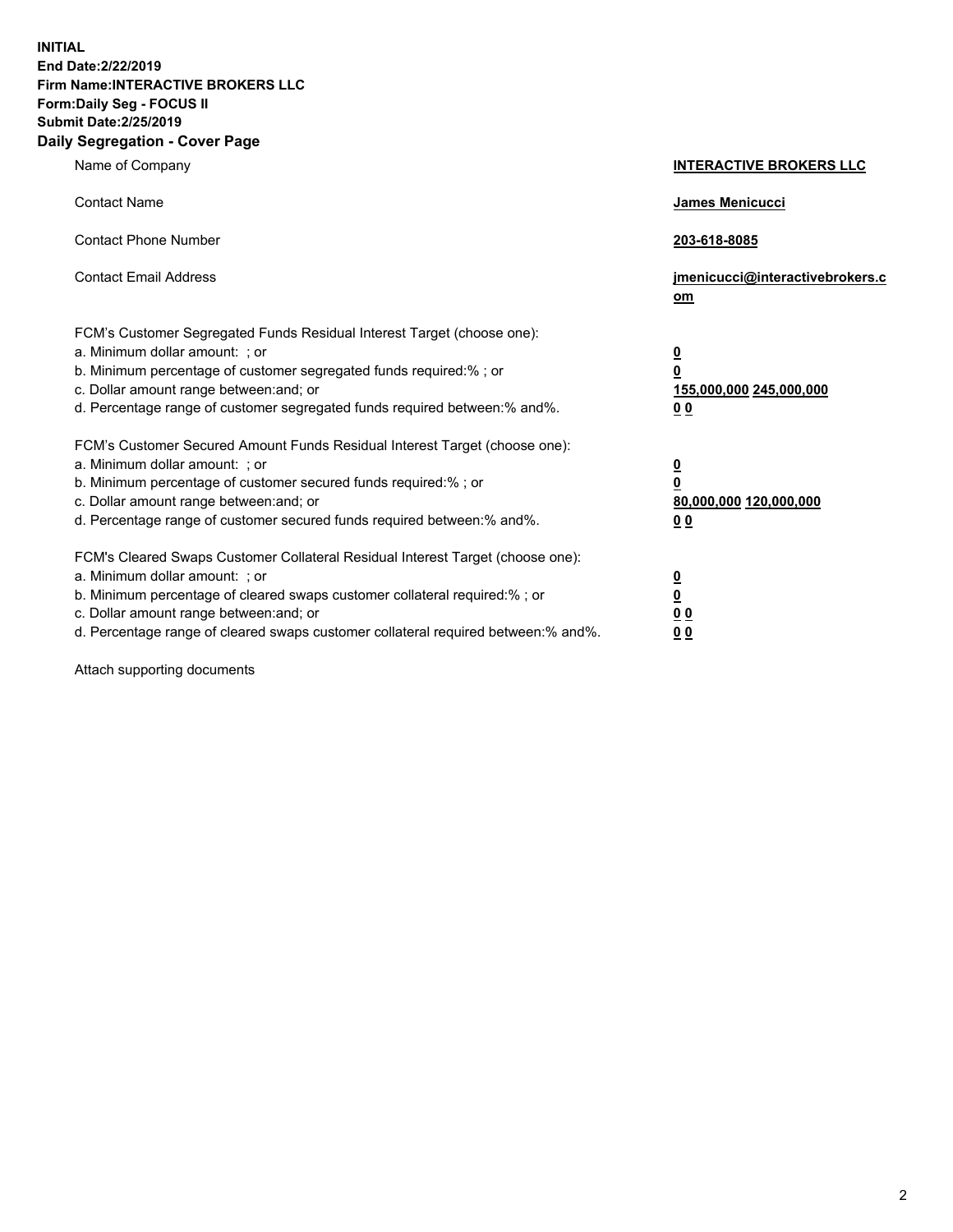## **INITIAL End Date:2/22/2019 Firm Name:INTERACTIVE BROKERS LLC Form:Daily Seg - FOCUS II Submit Date:2/25/2019 Daily Segregation - Secured Amounts**

|                | Daily Ocglegation - Occuled Aniounts                                                              |                                                      |
|----------------|---------------------------------------------------------------------------------------------------|------------------------------------------------------|
|                | Foreign Futures and Foreign Options Secured Amounts                                               |                                                      |
|                | Amount required to be set aside pursuant to law, rule or regulation of a foreign                  | $0$ [7305]                                           |
|                | government or a rule of a self-regulatory organization authorized thereunder                      |                                                      |
| $\mathbf{1}$ . | Net ledger balance - Foreign Futures and Foreign Option Trading - All Customers                   |                                                      |
|                | A. Cash                                                                                           | 434,976,220 [7315]                                   |
|                | B. Securities (at market)                                                                         | $0$ [7317]                                           |
| 2.             | Net unrealized profit (loss) in open futures contracts traded on a foreign board of trade         | -4,122,347 [7325]                                    |
| 3.             | Exchange traded options                                                                           |                                                      |
|                | a. Market value of open option contracts purchased on a foreign board of trade                    | 111,949 [7335]                                       |
|                | b. Market value of open contracts granted (sold) on a foreign board of trade                      | -51,254 [7337]                                       |
| 4.             | Net equity (deficit) (add lines 1.2. and 3.)                                                      | 430,914,568 [7345]                                   |
| 5.             | Account liquidating to a deficit and account with a debit balances - gross amount                 | <b>5,493</b> [7351]                                  |
|                | Less: amount offset by customer owned securities                                                  | 0 [7352] 5,493 [7354]                                |
| 6.             | Amount required to be set aside as the secured amount - Net Liquidating Equity                    | 430,920,061 [7355]                                   |
|                | Method (add lines 4 and 5)                                                                        |                                                      |
| 7.             | Greater of amount required to be set aside pursuant to foreign jurisdiction (above) or line<br>6. | 430,920,061 [7360]                                   |
|                | FUNDS DEPOSITED IN SEPARATE REGULATION 30.7 ACCOUNTS                                              |                                                      |
| $\mathbf{1}$ . | Cash in banks                                                                                     |                                                      |
|                | A. Banks located in the United States                                                             | 52,482,241 [7500]                                    |
|                | B. Other banks qualified under Regulation 30.7                                                    | 0 [7520] 52,482,241 [7530]                           |
| 2.             | Securities                                                                                        |                                                      |
|                | A. In safekeeping with banks located in the United States                                         | 411,631,172 [7540]                                   |
|                | B. In safekeeping with other banks qualified under Regulation 30.7                                | 0 [7560] 411,631,172 [7570]                          |
| 3.             | Equities with registered futures commission merchants                                             |                                                      |
|                | A. Cash                                                                                           | $0$ [7580]                                           |
|                | <b>B.</b> Securities                                                                              | $0$ [7590]                                           |
|                | C. Unrealized gain (loss) on open futures contracts                                               | $0$ [7600]                                           |
|                | D. Value of long option contracts                                                                 | $0$ [7610]                                           |
|                | E. Value of short option contracts                                                                | 0 [7615] 0 [7620]                                    |
| 4.             | Amounts held by clearing organizations of foreign boards of trade                                 |                                                      |
|                | A. Cash                                                                                           | $0$ [7640]                                           |
|                | <b>B.</b> Securities                                                                              | $0$ [7650]                                           |
|                | C. Amount due to (from) clearing organization - daily variation                                   | $0$ [7660]                                           |
|                | D. Value of long option contracts                                                                 | $0$ [7670]                                           |
|                | E. Value of short option contracts                                                                | 0 [7675] 0 [7680]                                    |
| 5.             | Amounts held by members of foreign boards of trade                                                |                                                      |
|                | A. Cash                                                                                           | 89,618,277 [7700]                                    |
|                | <b>B.</b> Securities                                                                              | $0$ [7710]                                           |
|                | C. Unrealized gain (loss) on open futures contracts                                               | -4,067,384 [7720]                                    |
|                | D. Value of long option contracts                                                                 | 111,949 [7730]                                       |
|                | E. Value of short option contracts                                                                | <mark>-51,254</mark> [7735] <b>85,611,588</b> [7740] |
| 6.             | Amounts with other depositories designated by a foreign board of trade                            | 0 [7760]                                             |
| 7.             | Segregated funds on hand                                                                          | $0$ [7765]                                           |
| 8.             | Total funds in separate section 30.7 accounts                                                     | 549,725,001 [7770]                                   |
| 9.             | Excess (deficiency) Set Aside for Secured Amount (subtract line 7 Secured Statement               | 118,804,940 [7380]                                   |
|                | Page 1 from Line 8)                                                                               |                                                      |
| 10.            | Management Target Amount for Excess funds in separate section 30.7 accounts                       | 80,000,000 [7780]                                    |
| 11.            | Excess (deficiency) funds in separate 30.7 accounts over (under) Management Target                | 38,804,940 [7785]                                    |
|                |                                                                                                   |                                                      |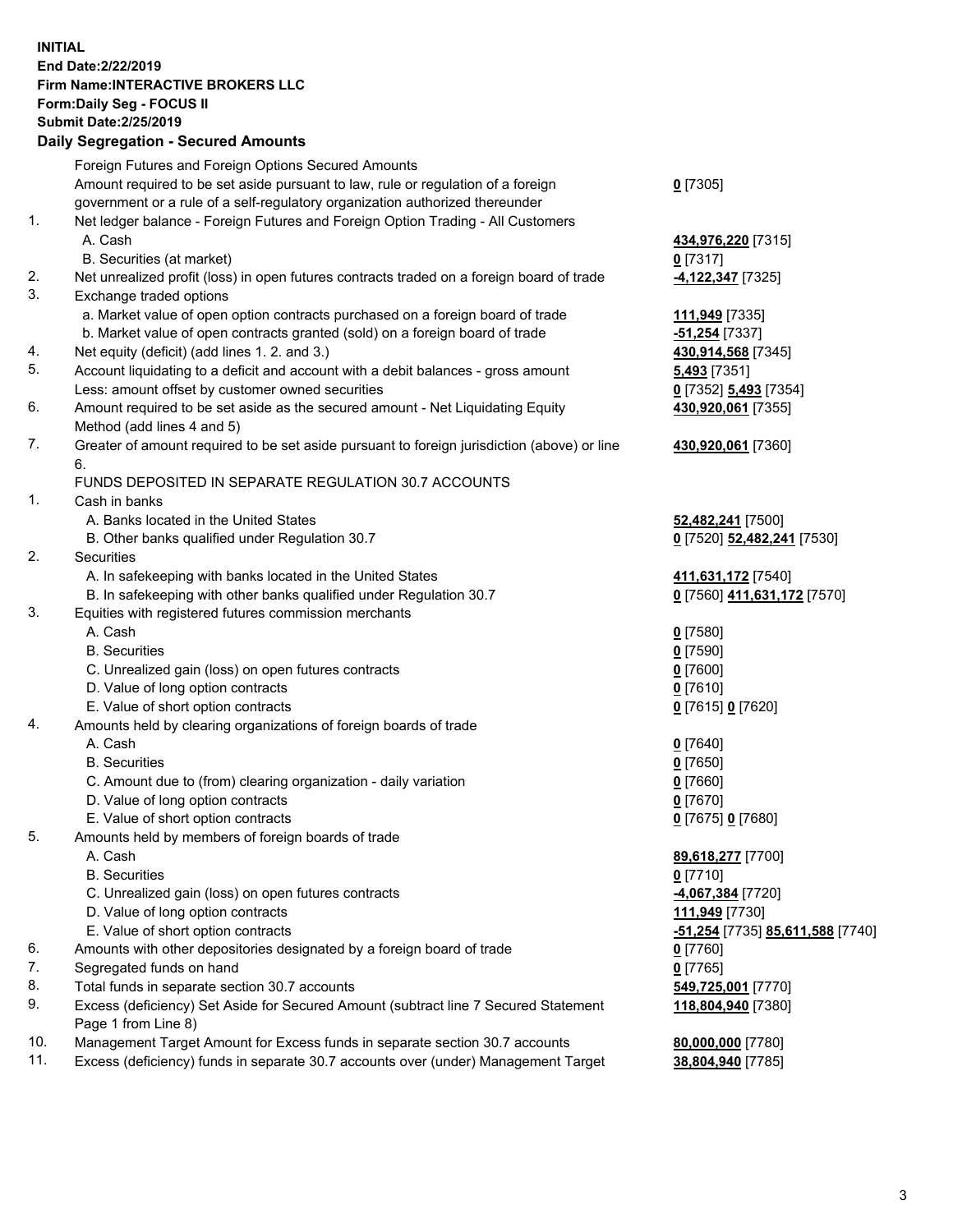**INITIAL End Date:2/22/2019 Firm Name:INTERACTIVE BROKERS LLC Form:Daily Seg - FOCUS II Submit Date:2/25/2019 Daily Segregation - Segregation Statement** SEGREGATION REQUIREMENTS(Section 4d(2) of the CEAct) 1. Net ledger balance A. Cash **3,844,754,548** [7010] B. Securities (at market) **0** [7020] 2. Net unrealized profit (loss) in open futures contracts traded on a contract market **-152,288,105** [7030] 3. Exchange traded options A. Add market value of open option contracts purchased on a contract market **257,578,492** [7032] B. Deduct market value of open option contracts granted (sold) on a contract market **-164,223,491** [7033] 4. Net equity (deficit) (add lines 1, 2 and 3) **3,785,821,444** [7040] 5. Accounts liquidating to a deficit and accounts with debit balances - gross amount **1,233,906** [7045] Less: amount offset by customer securities **0** [7047] **1,233,906** [7050] 6. Amount required to be segregated (add lines 4 and 5) **3,787,055,350** [7060] FUNDS IN SEGREGATED ACCOUNTS 7. Deposited in segregated funds bank accounts A. Cash **519,478,173** [7070] B. Securities representing investments of customers' funds (at market) **2,136,769,750** [7080] C. Securities held for particular customers or option customers in lieu of cash (at market) **0** [7090] 8. Margins on deposit with derivatives clearing organizations of contract markets A. Cash **5,385,505** [7100] B. Securities representing investments of customers' funds (at market) **1,240,487,701** [7110] C. Securities held for particular customers or option customers in lieu of cash (at market) **0** [7120] 9. Net settlement from (to) derivatives clearing organizations of contract markets **3,307,463** [7130] 10. Exchange traded options A. Value of open long option contracts **257,568,039** [7132] B. Value of open short option contracts **-164,243,103** [7133] 11. Net equities with other FCMs A. Net liquidating equity **0** [7140] B. Securities representing investments of customers' funds (at market) **0** [7160] C. Securities held for particular customers or option customers in lieu of cash (at market) **0** [7170] 12. Segregated funds on hand **0** [7150] 13. Total amount in segregation (add lines 7 through 12) **3,998,753,528** [7180] 14. Excess (deficiency) funds in segregation (subtract line 6 from line 13) **211,698,178** [7190] 15. Management Target Amount for Excess funds in segregation **155,000,000** [7194]

16. Excess (deficiency) funds in segregation over (under) Management Target Amount Excess

**56,698,178** [7198]